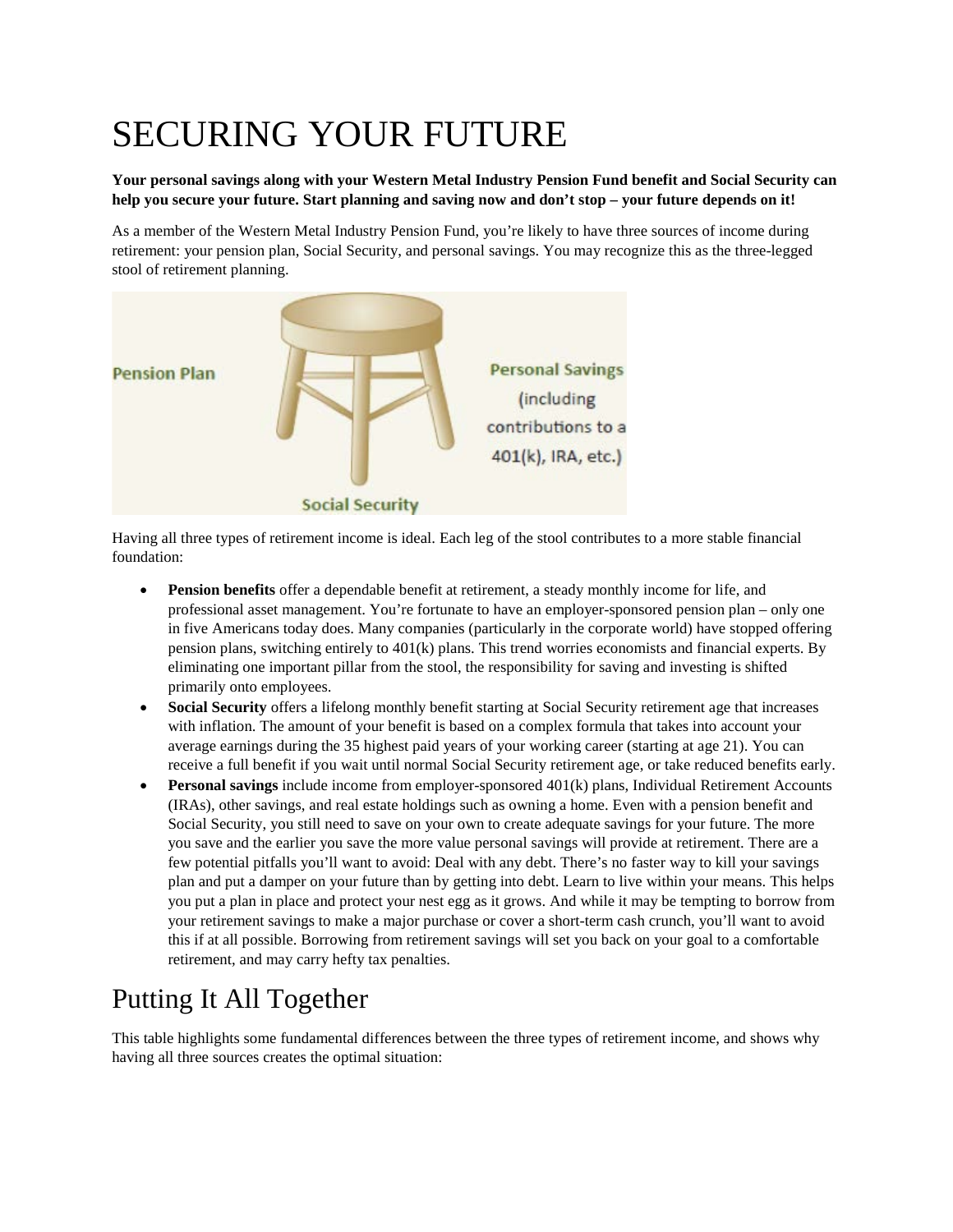|                                                                                                     | Defined benefit plan<br>(pension plan)                                                                                                                                                                                          | <b>Social Security</b>                                                                           | <b>Personal Savings</b><br>(401k plan, IRA, etc.)                                                                                                                                                           |
|-----------------------------------------------------------------------------------------------------|---------------------------------------------------------------------------------------------------------------------------------------------------------------------------------------------------------------------------------|--------------------------------------------------------------------------------------------------|-------------------------------------------------------------------------------------------------------------------------------------------------------------------------------------------------------------|
| How it is funded                                                                                    | Employer                                                                                                                                                                                                                        | Employer and you share the cost<br>equally                                                       | You (some employers offer a<br>match on your 401(k) savings)                                                                                                                                                |
| <b>How benefits are</b><br>determined                                                               | By a set formula<br>Your benefit value is not affected<br>by changes in the stock market                                                                                                                                        | By a set formula<br>Your benefit value is not affected<br>by changes in the stock market         | Value of the account balance<br>You can benefit from investment<br>earnings - but also subject to<br>investment losses<br>Benefit can be protected by<br>purchasing an annuity from an<br>insurance company |
| What's required<br>to qualify for<br>benefit                                                        | Vesting (typically 5 years of<br>service, as in our pension plan)                                                                                                                                                               | 10 years of working                                                                              | Nothing - your contributions are<br>yours (subject to investment<br>gains or losses)                                                                                                                        |
| Who chooses<br>investments and<br>takes risk                                                        | The plan                                                                                                                                                                                                                        | The government                                                                                   | You                                                                                                                                                                                                         |
| <b>When benefits</b><br>are paid                                                                    | Full benefit at normal retirement<br>age or reduced benefit at early<br>retirement as early as age 55<br>Because you cannot withdraw<br>benefits before retirement age,<br>you can count on them to be<br>there when you retire | At normal, early, or late Social<br>Security retirement age<br>(depending on your year of birth) | Generally at age 59% without a<br>penalty<br>Because money can be<br>withdrawn early (with a 10%<br>penalty), some people spend it<br>rather than preserving it for<br>retirement                           |
| <b>Payment options</b>                                                                              | Steady, monthly benefit for life<br>(annuity), with option to<br>continue benefits to a surviving<br>spouse                                                                                                                     | Steady, monthly benefit for life                                                                 | Flexible (you decide when to<br>withdraw funds)<br>Cash provides flexibility but may<br>be more difficult to manage<br>financially<br>An annuity could be purchased<br>from an insurance company            |
| <b>Disability</b><br>benefits                                                                       | Available upon total disability<br>subject to plan rules                                                                                                                                                                        | Available if sufficient credits have<br>been accumulated at the time<br>disability begins*       | None                                                                                                                                                                                                        |
| <b>Survivor benefits</b>                                                                            | If you're vested and benefits<br>have not begun, paid to surviving<br>spouse<br>If benefits have begun, based on<br>form of payment elected                                                                                     | May be payable to certain family<br>members if you worked at least<br>10 years*                  | Vested account balance paid to<br>any beneficiary you identify                                                                                                                                              |
| *For more details, see "Social Security: How You Earn Credits" at www.ssa.gov/pubs/EN-05-10072.pdf. |                                                                                                                                                                                                                                 |                                                                                                  |                                                                                                                                                                                                             |